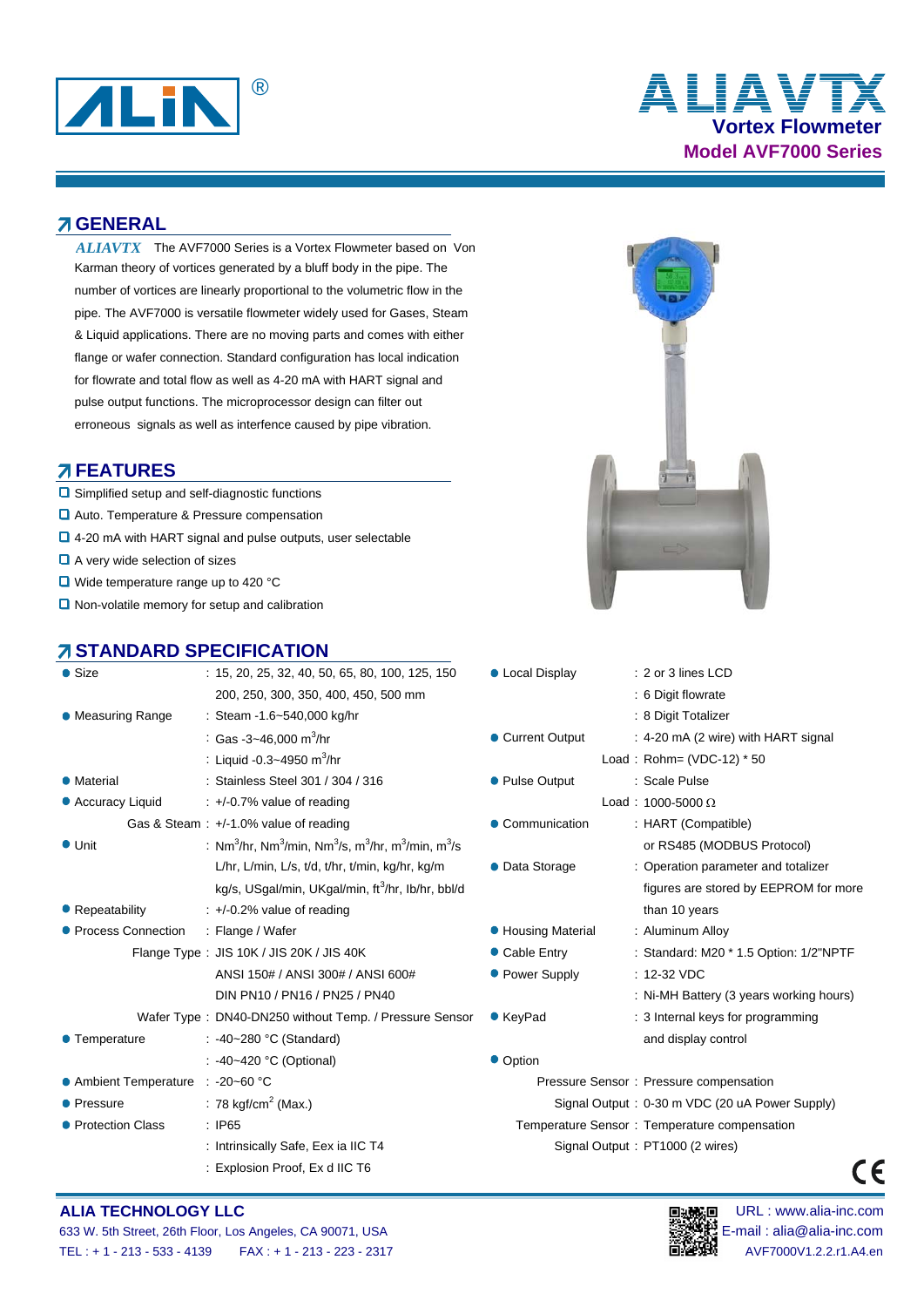# **FLOW RANGE**

|     | <b>Normal Size</b> | <b>Flow Range</b>                                  |      |        |       |        |        |        |        |        |        |        |        |
|-----|--------------------|----------------------------------------------------|------|--------|-------|--------|--------|--------|--------|--------|--------|--------|--------|
|     |                    | Water (25 °C)<br>Air - Nm <sup>3</sup> /hr - 20 °C |      |        |       |        |        |        |        |        |        |        |        |
| mm  | <b>Inch</b>        | $m^3/hr$                                           |      | 0 barG |       | 2 barG |        | 4 barG |        | 6 barG |        | 8 barG |        |
|     |                    | Min.                                               | Max. | Min.   | Max.  | Min.   | Max.   | Min.   | Max.   | Min.   | Max.   | Min.   | Max.   |
| 15  | 1/2"               | 0.28                                               | 5.4  | 2.0    | 44    | 5.8    | 130    | 10     | 216    | 14     | 302    | 17     | 389    |
| 20  | 3/4"               | 0.48                                               | 9.6  | 3.4    | 77    | 10     | 229    | 17     | 381    | 23     | 533    | 30     | 685    |
| 25  | 1"                 | 0.72                                               | 14   | 5.3    | 115   | 16     | 342    | 26     | 569    | 37     | 796    | 47     | 1023   |
| 32  | $1 - 1/4"$         | 1.2                                                | 24   | 9.2    | 196   | 27     | 581    | 46     | 967    | 64     | 1353   | 82     | 1739   |
| 40  | $1 - 1/2"$         | 1.8                                                | 38   | 13     | 345   | 40     | 1026   | 66     | 1707   | 92     | 2388   | 118    | 3069   |
| 50  | 2"                 | 2.8                                                | 60   | 20     | 575   | 60     | 1710   | 100    | 2845   | 141    | 3980   | 181    | 5115   |
| 65  | $2 - 1/2"$         | 4.8                                                | 101  | 32     | 897   | 94     | 2668   | 156    | 4438   | 218    | 6209   | 280    | 7979   |
| 80  | 3"                 | 7.2                                                | 152  | 53     | 1380  | 158    | 4104   | 263    | 6828   | 1822   | 9552   | 473    | 12276  |
| 100 | 4"                 | 11                                                 | 238  | 77     | 2300  | 229    | 6840   | 381    | 11380  | 533    | 15920  | 685    | 20459  |
| 125 | 5"                 | 18                                                 | 372  | 119    | 3335  | 354    | 9918   | 589    | 16501  | 824    | 23083  | 1059   | 29666  |
| 150 | 6"                 | 26                                                 | 534  | 182    | 4715  | 541    | 14022  | 900    | 23328  | 1260   | 32635  | 1619   | 41942  |
| 200 | 8"                 | 46                                                 | 949  | 336    | 8625  | 999    | 25649  | 1662   | 42674  | 2326   | 59698  | 2989   | 76723  |
| 250 | 10"                | 71                                                 | 1484 | 511    | 14375 | 1520   | 42749  | 2528   | 71123  | 3537   | 99497  | 4546   | 127871 |
| 300 | 12"                | 102                                                | 2136 | 742    | 18975 | 2207   | 56429  | 3671   | 93882  | 5136   | 131336 | 6600   | 168790 |
| 350 | 14"                | 138                                                | 2940 | 980    | 25300 | 2914   | 75238  | 4849   | 125177 | 6783   | 175115 | 8717   | 225053 |
| 400 | 16"                | 181                                                | 3792 | 1260   | 34500 | 3747   | 102598 | 6234   | 170695 | 8721   | 238793 | 11208  | 306891 |
| 450 | 18"                | 229                                                | 4800 | 1610   | 42550 | 4788   | 126537 | 7966   | 210524 | 11144  | 294512 | 14322  | 378499 |
| 500 | 20"                | 284                                                | 5940 | 2030   | 52900 | 6037   | 157316 | 10044  | 261733 | 14051  | 366149 | 18058  | 470566 |

|     | <b>Normal Size</b> | Saturated Steam - kg/hr |        |      |        |      |        |      |        |        |        |         |        |
|-----|--------------------|-------------------------|--------|------|--------|------|--------|------|--------|--------|--------|---------|--------|
|     |                    |                         |        |      |        |      |        |      |        |        |        |         |        |
| mm  | <b>Inch</b>        |                         | 1 barG |      | 2 barG |      | 4 barG |      | 6 barG | 8 barG |        | 10 barG |        |
|     |                    | Min.                    | Max.   | Min. | Max.   | Min. | Max.   | Min. | Max.   | Min.   | Max.   | Min.    | Max.   |
| 15  | 1/2"               | 2.5                     | 46     | 3.7  | 68     | 5.9  | 109    | 8.0  | 149    | 10     | 188    | 12      | 229    |
| 20  | 3/4"               | 4.4                     | 81     | 6.5  | 121    | 10   | 193    | 14   | 265    | 18     | 334    | 22      | 406    |
| 25  | 1"                 | 6.8                     | 126    | 10   | 188    | 16   | 302    | 22   | 414    | 28     | 521    | 34      | 635    |
| 32  | $1 - 1/4"$         | 11                      | 207    | 17   | 308    | 27   | 495    | 36   | 677    | 46     | 853    | 56      | 1039   |
| 40  | $1 - 1/2"$         | 16                      | 390    | 24   | 582    | 39   | 933    | 53   | 1278   | 66     | 1609   | 81      | 1960   |
| 50  | 2"                 | 25                      | 715    | 37   | 1066   | 59   | 1711   | 80   | 2343   | 101    | 2949   | 123     | 3594   |
| 65  | $2 - 1/2"$         | 41                      | 1027   | 62   | 1531   | 99   | 2457   | 135  | 3365   | 170    | 4236   | 208     | 5163   |
| 80  | 3"                 | 63                      | 1554   | 93   | 2316   | 150  | 3717   | 205  | 5090   | 258    | 6408   | 315     | 7809   |
| 100 | 4"                 | 98                      | 2431   | 146  | 3625   | 235  | 5817   | 321  | 7966   | 404    | 10028  | 493     | 12220  |
| 125 | 5"                 | 154                     | 3783   | 230  | 5641   | 369  | 9052   | 505  | 12396  | 635    | 15605  | 774     | 19016  |
| 150 | 6"                 | 224                     | 5460   | 334  | 8141   | 536  | 13065  | 734  | 17891  | 924    | 22523  | 1126    | 27446  |
| 200 | 8"                 | 392                     | 9750   | 585  | 14538  | 938  | 23330  | 1285 | 31949  | 1617   | 40219  | 1971    | 49011  |
| 250 | 10"                | 609                     | 15080  | 908  | 22485  | 1457 | 36084  | 1996 | 49414  | 2512   | 62205  | 3061    | 75804  |
| 300 | 12"                | 875                     | 21710  | 1305 | 32371  | 2094 | 51949  | 2867 | 71139  | 3609   | 89554  | 4398    | 109132 |
| 350 | 14"                | 1197                    | 29640  | 1785 | 44195  | 2864 | 70924  | 3922 | 97124  | 4938   | 122265 | 6017    | 148994 |
| 400 | 16"                | 1568                    | 37700  | 2338 | 56213  | 3752 | 90211  | 5138 | 123535 | 6468   | 155513 | 7882    | 189510 |
| 450 | 18"                | 1981                    | 48100  | 2954 | 71721  | 4740 | 115096 | 6491 | 157613 | 8172   | 198413 | 9958    | 241788 |
| 500 | 20"                | 2443                    | 60840  | 3643 | 90717  | 5846 | 145581 | 8005 | 199360 | 10077  | 250965 | 12280   | 305830 |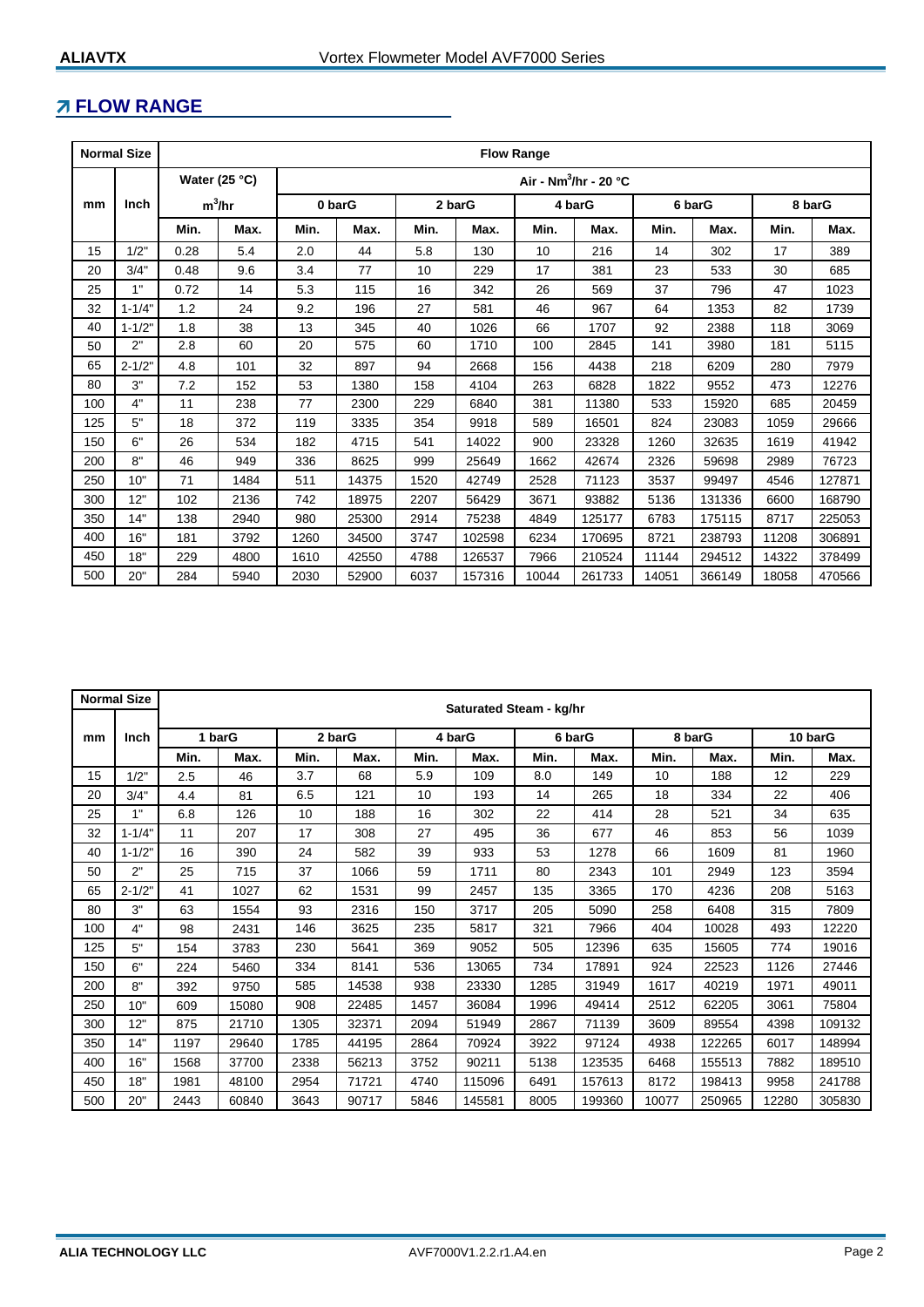## **7 DIMENSIONS**

|     |                    |     |                |     |           |                |     |                |     |     | Unit: $mm$     |
|-----|--------------------|-----|----------------|-----|-----------|----------------|-----|----------------|-----|-----|----------------|
|     | <b>Normal Size</b> |     |                |     |           |                |     |                |     |     |                |
| mm  | <b>Inch</b>        | H1  | H <sub>2</sub> | H3  | <b>H4</b> | H <sub>5</sub> | L1  | L <sub>2</sub> | L3  | L4  | D <sub>1</sub> |
| 15  | 1/2"               |     | 430            |     |           |                |     | 200            |     |     |                |
| 20  | 3/4"               |     | 435            |     |           |                |     | 200            |     |     |                |
| 25  | 1"                 |     | 440            |     | 455       | 440            |     | 200            | 275 | 275 |                |
| 32  | $1 - 1/4"$         |     | 452            |     | 468       | 452            |     | 200            | 275 | 275 |                |
| 40  | $1 - 1/2"$         | 415 | 468            | 477 | 505       | 468            | 70  | 200            | 275 | 275 | 85             |
| 50  | 2"                 | 425 | 480            | 484 | 518       | 480            | 70  | 200            | 275 | 275 | 99             |
| 65  | $2 - 1/2"$         | 440 | 502            | 495 | 535       | 502            | 70  | 200            | 275 | 275 | 118            |
| 80  | 3"                 | 460 | 515            | 519 | 550       | 515            | 70  | 225            | 300 | 300 | 132            |
| 100 | 4"                 | 480 | 534            | 543 | 571       | 534            | 70  | 250            | 350 | 350 | 156            |
| 125 | 5"                 | 500 | 564            | 560 | 599       | 564            | 70  | 275            | 375 | 375 | 184            |
| 150 | 6"                 | 530 | 593            | 585 | 631       | 593            | 70  | 300            | 400 | 400 | 211            |
| 200 | 8"                 | 578 | 647            | 635 | 682       | 647            | 98  | 350            | 450 | 450 | 248            |
| 250 | 10"                | 628 | 700            | 685 | 735       | 700            | 114 | 400            | 500 | 500 | 298            |
| 300 | 12"                |     | 750            |     | 785       | 750            |     | 450            | 550 | 550 |                |
| 350 | 14"                |     | 805            |     | 840       | 805            |     | 500            | 600 | 600 |                |
| 400 | 16"                |     | 861            |     | 895       | 861            |     | 550            | 650 | 650 |                |
| 450 | 18"                |     | 910            |     | 945       | 910            |     | 600            | 700 | 700 |                |
| 500 | 20"                |     | 965            |     | 998       | 965            |     | 650            | 750 | 750 |                |

Note: L5 = reduced L4 + pipe diameter before reducing (Example: DN200 mm reduce DN150 mm , L5 = 400 mm + 200 mm = 600 mm)









Wafer Type **Flange Type Fixer Constructs** Wafer Tpye **Flange Type Flange Type Flange Type** Under Pressure Replace Sensor



Flange Type with T/P Sensor Canadiaced Bore Type Teduced Bore Type Type Remote Flange Type



L3



Under Pressure Replace Sensor

Wafer Tpye

 With Temperature Sensor and Pressure Sensor Reduced Bore Type